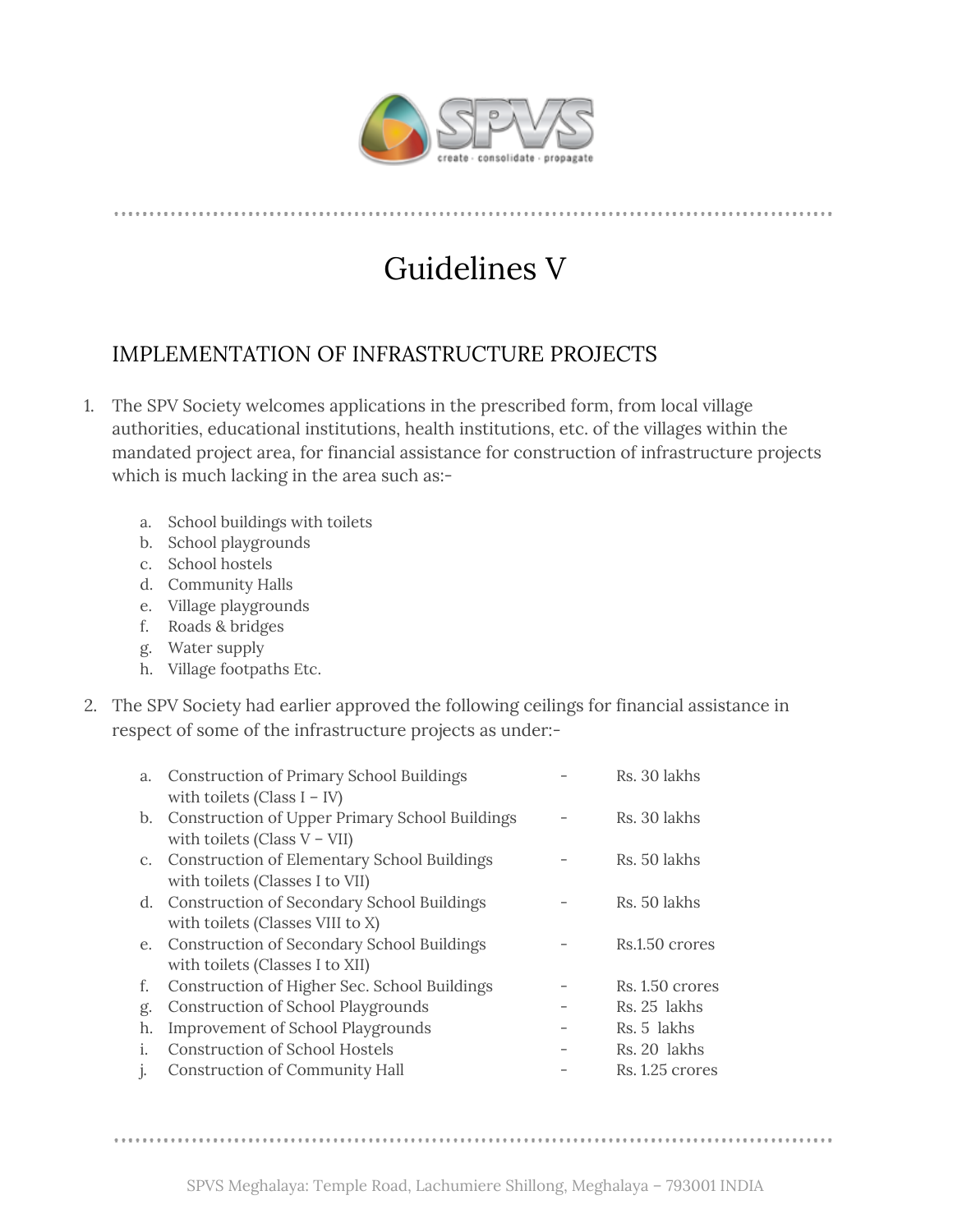k. Construction of village playgrounds - Rs. 1.50 crores With seating galleries (village population 2000+)

There is no ceiling fixed for construction of water supply, roads and bridges and village footpaths, etc.

- 3. Due to lack of technical manpower, the Society had earlier asked the local village authorities and institutions to prepare their estimates and DPRs for such projects and submit them along with the applications to the Society. Recently, the SPV Society had reached an understanding with the Meghalaya Government Construction Committee (MGCC) for taking up surveys, preparation of DPRs and estimates and for the execution of such infrastructure projects on behalf of the Society in the mandated areas.
- 4. Under the new arrangement, local village authorities and management of educational institutions, etc. may make an application for such scheme in the prescribed proforma which will be made available by the SPV Society LPIC on request and submit to the Society through the LPIC as usual. On receipt of the application, all projects on construction of roads and bridges, water supply, etc., will be sent to the MGCC for Survey and investigation.
- 5. The local village authorities will render all necessary assistance to the MGCC for conducting the survey and investigation of the projects and should obtain written undertakings from the concerned landowners that the land required for the projects will be made available free of cost.
- 6. The MGCC will prepare the DPR and submit along with the plan and estimates of the project to the Society for approval and then implement the scheme following the terms of the MOU. On completion, the MGCC will hand over the projects to the Society for handing over to the concerned village authorities.
- 7. In the case of school buildings and community halls, and village playgrounds, the concerned beneficiaries may have such projects drawn up by qualified consultants and submit the DPR along with plans and estimates to the Society for necessary action. In such cases, the concerned village authorities/institutions may engage their own contractors to execute the projects under the direct supervision of the concerned consultants.

Alternatively, such village authorities/management of educational institutions may opt for handing over the projects to the MGCC for survey and investigation and execution as done in the case of roads, etc.

8. In case the local village authorities/management of educational institutions opt for implementing the projects through qualified consultants, the amount of assistance will be released to the contractor appointed by the village authorities/institutions for the work